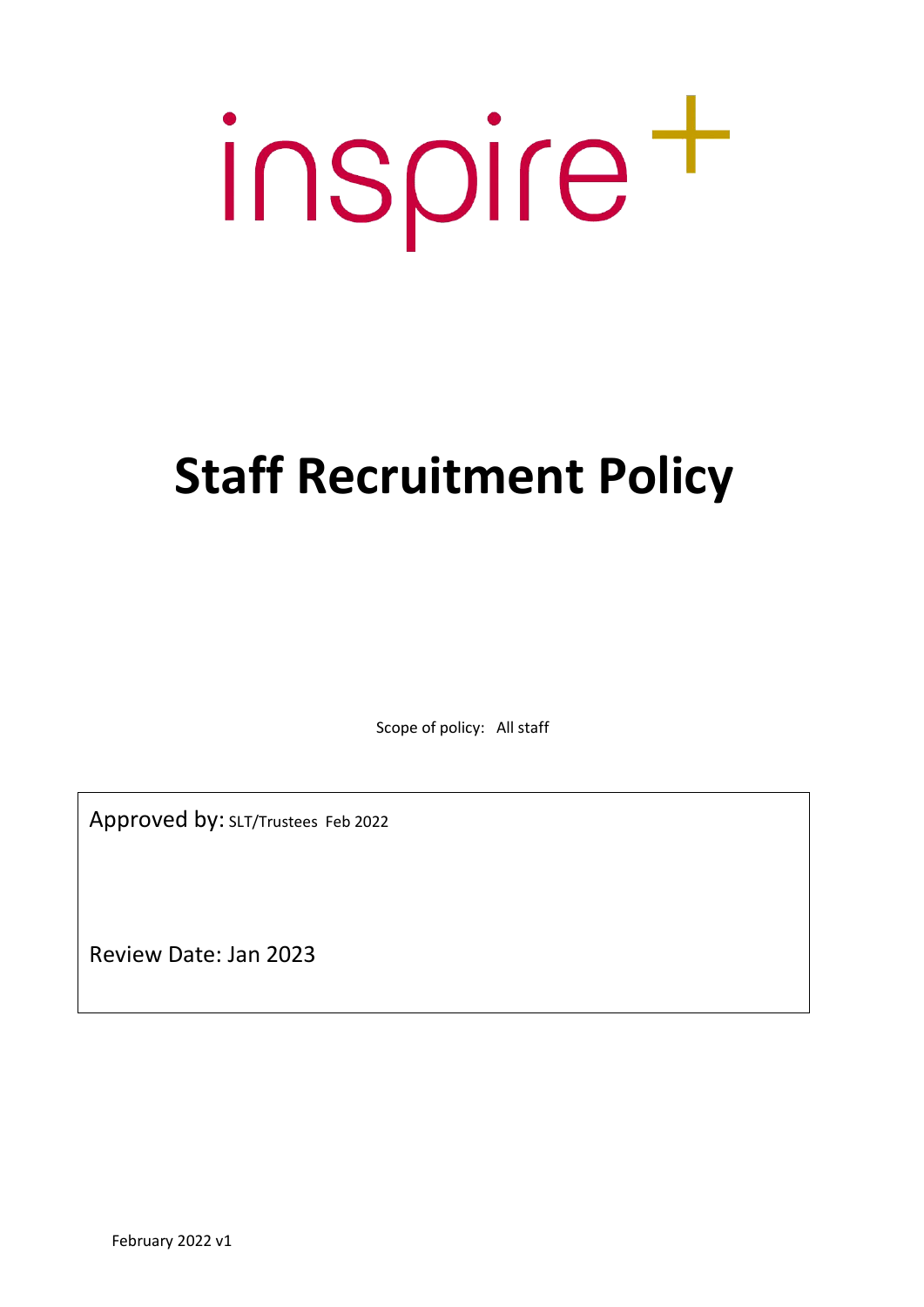Inspire+ aim to recruit and retain the best staff to enable the Charity to deliver the Charity's programmes. Our policy is to ensure that recruitment and selection decisions are based on the ability of the applicant to meet the requirements of the job description, person specification and any other relevant criteria. All applicants and employees will be treated fairly and according to this policy and procedure, and our relevant equality policies. We are committed to valuing diversity and promoting equality. Safer recruitment protocols will be adhered to throughout.

#### **Scope**

These procedures apply to all full time and part time appointments. The good practice elements of the procedure apply to all appointments, including staff on zero hours contracts.

#### **Procedures**

#### **1. Statutory Requirements**

1.1 Current employment law imposes obligations on employers not to discriminate on the grounds of a protected characteristic; age, disability, gender reassignment, race, religion or belief, sex, sexual orientation, marriage and civil partnership, pregnancy and maternity. Inspire+ are committed to taking a positive and pro-active approach to diversity and equality which extends beyond the statutory obligations. There is also an additional requirement to ensure that we comply with UK immigration rules and procedures.

1.2 In addition, we will take into account the practical guidance and recommendations of nonstatutory codes of practice.

#### **2. Responsibilities**

2.1 Training will be provided by Inspire+ to staff involved in recruitment so that:

(a) Job descriptions, person specifications and recruitment advertisements are drafted in such a way as to make clear the requirements of job vacancies.

(b) Our Diversity and Equality policy is a feature of all recruitment advertising.

(c) Staff involved in recruitment and selection are aware of their role and responsibilities in this area.

2.2 The Chief Executive of Inspire+ is responsible for the appointment of all staff and for ensuring that these procedures are followed, and that unfair discrimination does not occur. 2.3 All staff involved in recruitment and selection have a responsibility to behave in a non-discriminatory manner.

#### **3. Criminal Convictions**

3.1In all cases a DBS disclosure will be sought from the Disclosure and Barring Service. The requirement for a DBS disclosure will be clearly stated in the advertising/recruitment documentation.

#### **4. The Recruitment Process**

4.1 The recruitment process is often the first experience an individual has of Inspire+ and it is important that it is a positive one. These procedures are designed to:

a/create a positive image to applicants who may be future employees;

b/ give a clear understanding of our work and what will be expected of them as employees; c/enhance the quality of the candidate pool;

d/reduce the risk of a bad selection decision.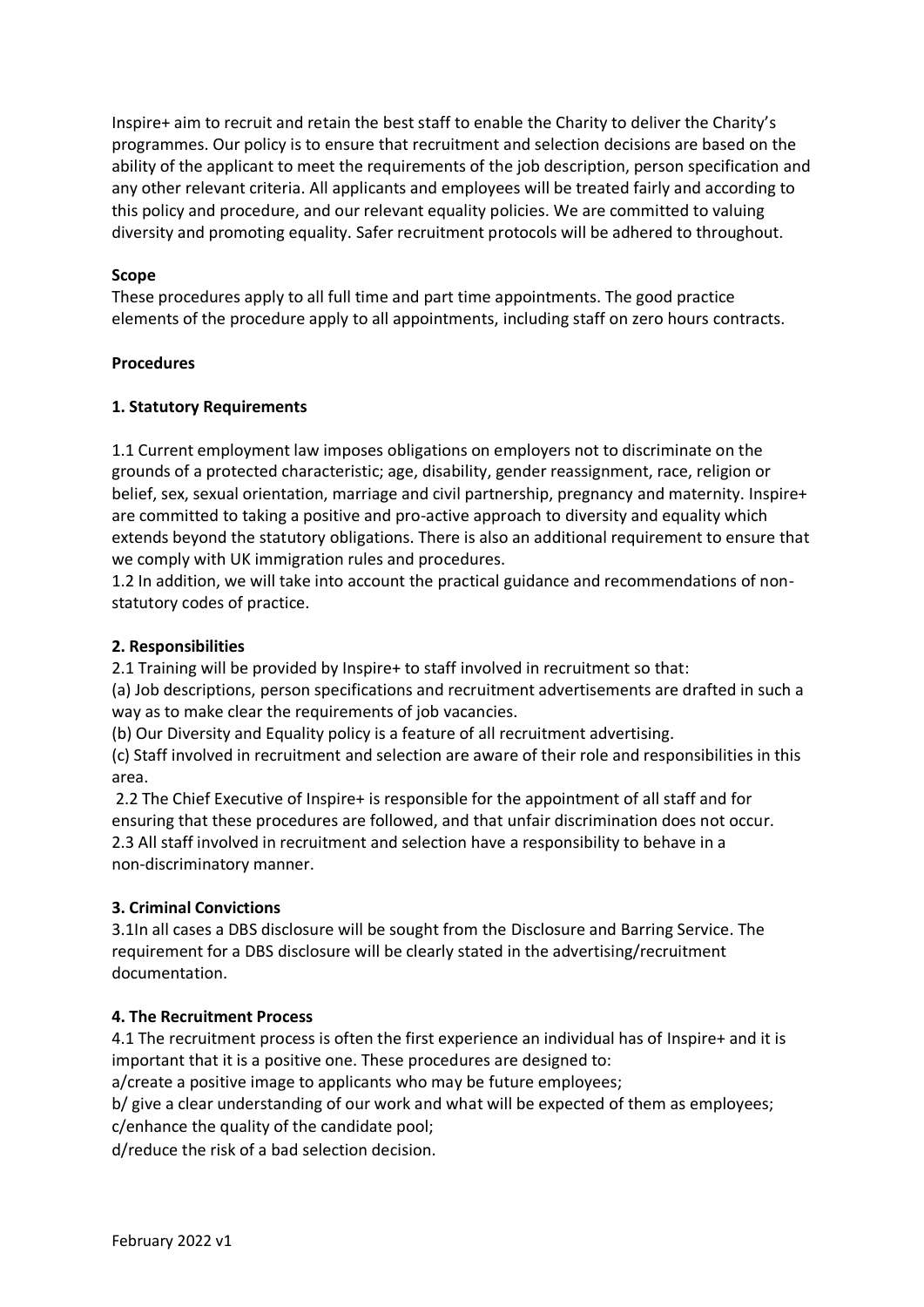An essential component of the recruitment process is the literature prepared for candidates, such as job description, person specification and further details.

#### **5. First Step**

5.1 If an employee leaves, or additional staff resources are required it is the responsibility of the Chief Executive to determine that there is 'in principle' support for filling the vacancy and that the necessary budget is available.

The Chief Executive will determine the need for new or replacement posts based on the current and future requirements of the Charity. He/she may authorise moving to the next stage of the recruitment process where all of the following conditions are met:

a/where the nature of the post fits within the Charity's frameworks and a budget can be identified to cover the cost involved.

b/the grade has been determined in accordance with the Charity's procedures.

5.2 The Chief Executive will initially discuss and agree with the relevant Line Manager that the necessary budget is available to fill the vacancy.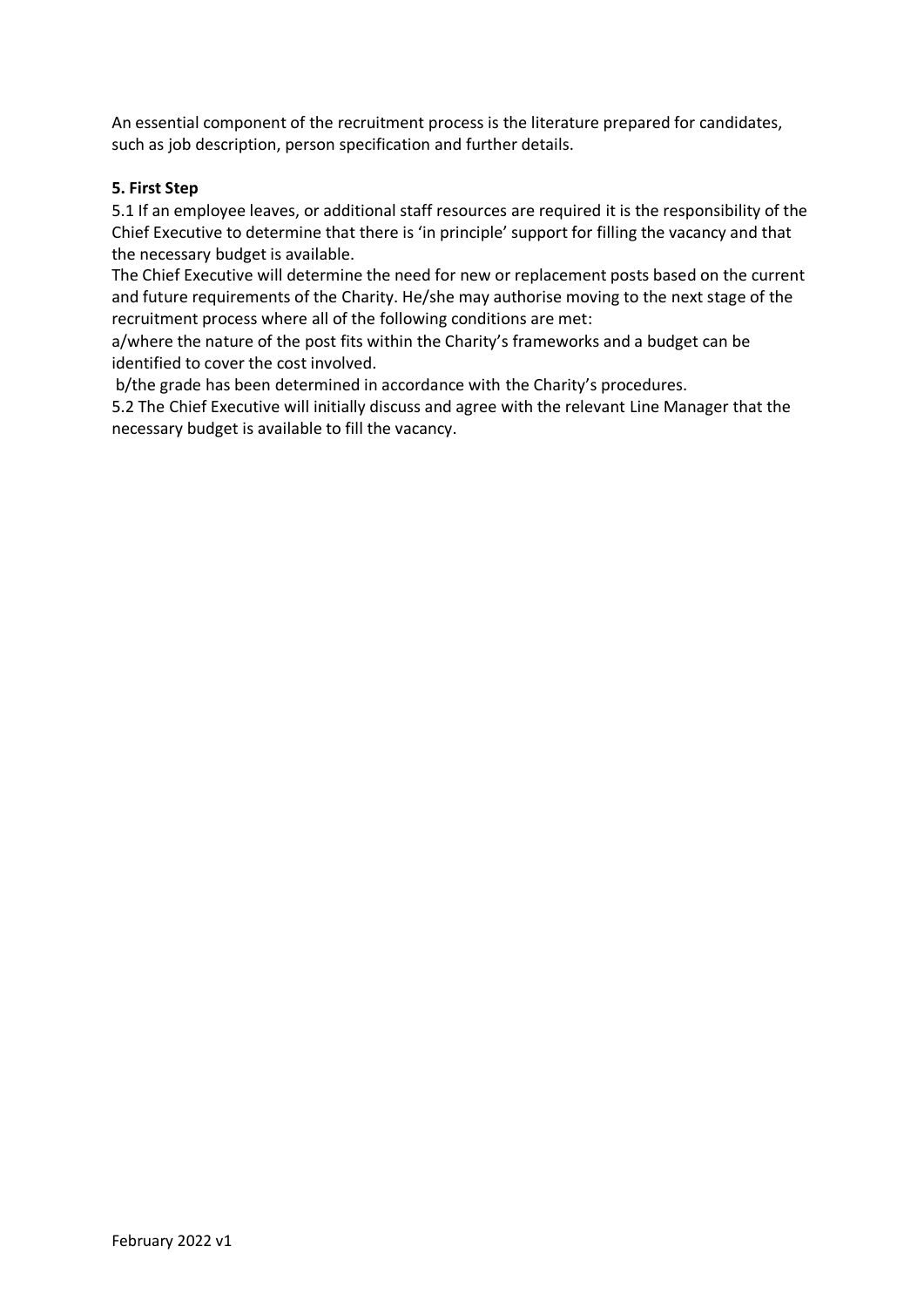5.3 If the job is new, or the duties of the job have changed significantly over time, it may be necessary for the job grading to be reviewed; the outcome may impact on the budget required. 5.4 If selection tools other than an interview are planned, these should be directly related to the requirements of the job, should be carefully selected, professionally designed and properly applied to ensure that there is no bias in the selection process.

#### **6. Getting Started**

6.1 Vacancies have to be approved by the Chief Executive of Inspire+. The Line Manager who is seeking to recruit to a post must provide all of the recruitment documents, job description, person specification to the Chief Executive, who will collate this for submission to advertisers with relevant vacancy details including budget, whether the post is new or a replacement, full or part time, and the location etc.

#### **7. Job Description**

7.1.1 The job description:

a/provides a 'snapshot' of the job at a given time;

b/defines the job purpose and principal accountabilities of the job;

c/indicates where the job sits within the organisational structure;

d/outlines reporting relationships;

7.1.2 The job description must be prepared by the Line Manager in a standard format. Advice on production of job descriptions may also be sought from the Chief Executive.

7.1.3 Where there is an existing job description for the vacancy, this will need to be reviewed, and updated where necessary and set out in the latest version of the appropriate standard template.

#### **7.2 Person Specification**

7.2.1 Person specifications are designed to identify the qualifications, experience, knowledge, skills/competencies, and personal qualities required of the successful candidate to ensure the job is carried out effectively. It is crucial to the recruitment process that it is clear and precise.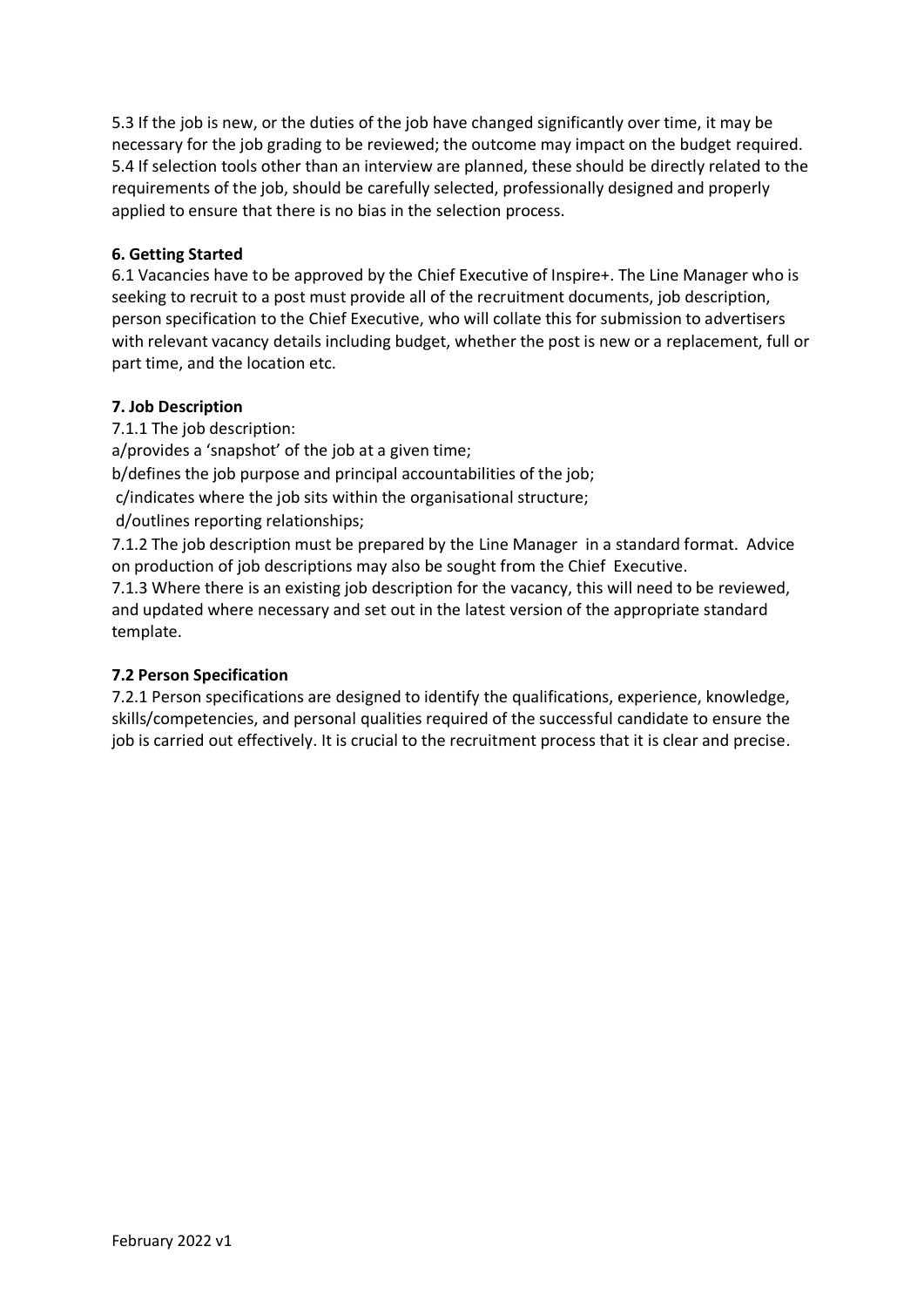Since it outlines the criteria by which candidates will be shortlisted and selected. It is important to keep the person specification succinct. If candidates are not going to be assessed against a criteria during the recruitment process, then it shouldn't be included. 7.2.2 The person specification should make clear what is essential and what is desirable. Essential criteria are necessary pre-requisites whilst desirable criteria are 'nice to haves' which would be advantageous for the candidate to possess. The person specification with the job description is used to provide a realistic basis for an advertisement. Time spent at this stage will help at subsequent stages of the process.

7.2.3 Particular care must be taken when devising the criteria used in person specifications to ensure that these do not unlawfully discriminate against particular groups of people either directly or indirectly.

7.2.4 It must be clear that a satisfactory DBS check is required for the post

7.3 Additional Information/Further Details for Candidates

7.3.1 The Chief Executive may provide further information to supplement the job description and person specification e.g. giving the job context.

#### **7.4 Recruitment Advertisement**

7.4.1 The recruitment advertisement should be designed to:

a/ give a snap shot of the job;

b/attract those applicants whose experience, qualifications match the vacancy requirements of the job and quickly eliminate those who do not;

c/convey a positive image of Inspire+

7.4.2 The Chief Executive is responsible for providing a draft advertisement. It should be succinct and interesting, aiming to have maximum impact with a minimum of text.

Applicants initially scan publications very quickly for 3 main things:

a/Job Title

b/ Salary

c/Location

d/The job (the main thrust of what the jobholder will be doing or be expected to achieve)

e/key requirements - what the candidate needs to do the job e.g. essential and desirable qualifications, experience, background, personal qualities

#### **8. Advertising the Vacancy**

8.1 All posts should normally be advertised for a minimum of two weeks to attract the best pool of candidates.

#### **9. Shortlisting**

9.1 Shortlisting should normally be carried out by at least two members of the selection panel, one of whom will normally be the Chief Executive or a Trustee of the Charity.

9.2 It is important that the criteria set at the beginning of the recruitment process in the person specification are used to assess all candidates as objectively as possible.

9.3 Internal applicants 'at risk' should be shortlisted for any internal vacancy if they meet most of the essential criteria. The likely duration and cost of staff training and development will need to be taken into account in deciding whether the job would be suitable alternative employment for an 'at risk' applicant.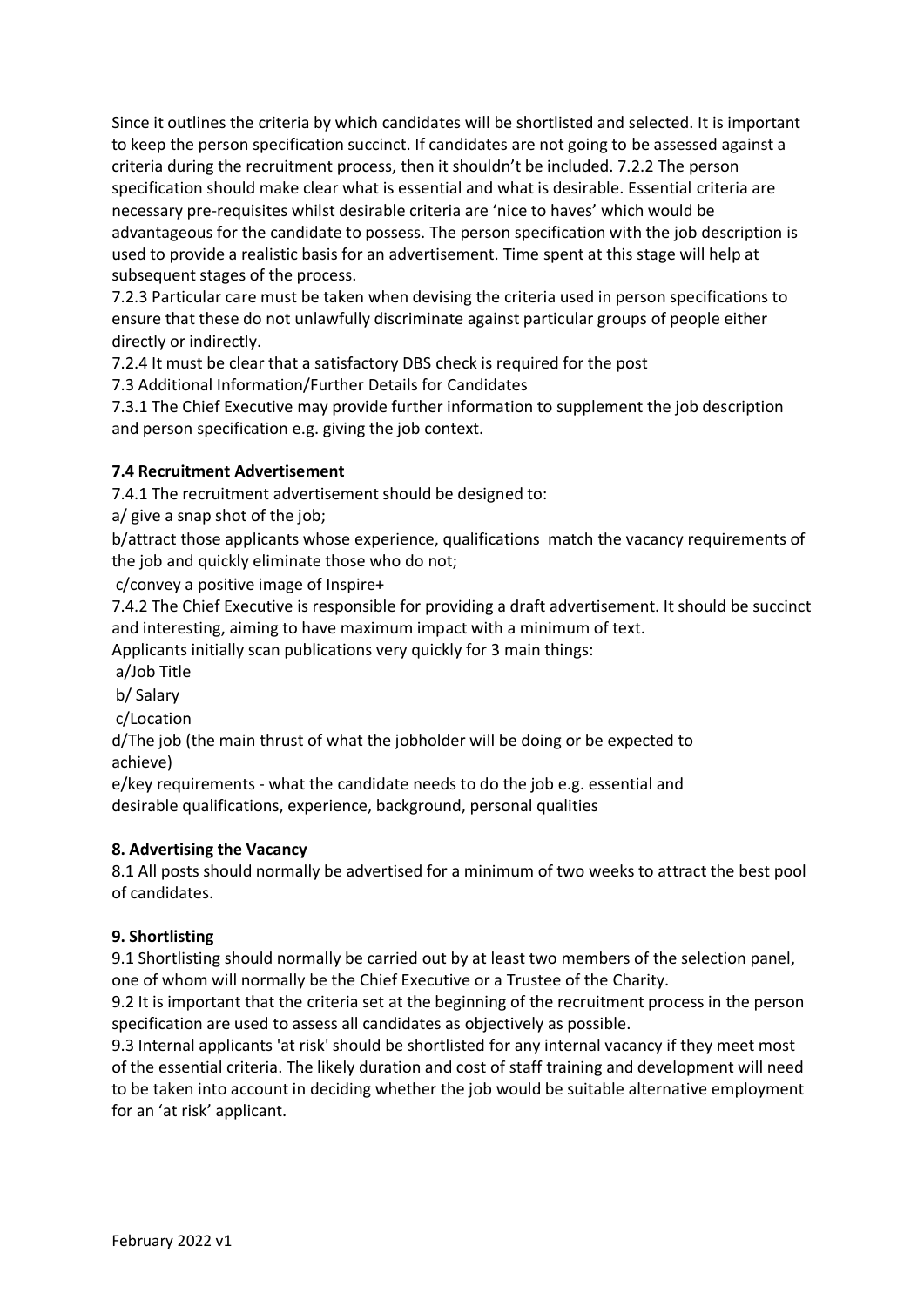#### **10. Selection Administration**

10.1 For all staff vacancies, references can be obtained after successful interview but prior to offering employment. In some cases the Selection Panel may decide that references are required prior to interviewing candidates.

10.2 Where references are to be requested prior to interview a longer lead in time is needed to allow referees reasonable time to respond prior to interview.

#### **11. The Interview**

11.1 The aim of the interview is to select the best candidate for the job. It is a two-way process during which the details of the job can be discussed and the candidate's suitability assessed. 11.2 Where the candidate's application reveals any unexplained gaps in employment or inconsistencies, these should be explored with the candidate at interview.

11.3 Candidates will have been asked to bring with them to the interview their original qualification certificates plus a copy, which must be verified against the originals.

11.4 The purpose of collecting the above documents on the interview day is to ensure that any offer of employment may be expedited. If the documents are not collected or are not available, the Charity will need to make alternative arrangements, which may delay any formal offer being made.

11.5 The Chair of the panel must identify administrative support to meet and greet candidates on the day of the interview and to collect and photocopy the appropriate documentation.

#### **12. Chair's Actions after Interview**

12.1 Following interviews, the Chair of the panel may make a verbal conditional offer of appointment to the successful candidate. It must be made clear that the offer is subject to completion of our pre-employment checks as follows:

a/ receipt of references which are satisfactory to us

b/evidence of essential qualifications

c/confirmation of right to work in the UK

12.2 An offer of employment will be contingent upon a satisfactory DBS disclosure being received.

12.3 It must be made clear to the candidate that they should not resign their current position and that the Charity will only proceed to a formal offer of employment if all of the above preemployment checks are satisfactory to us.

12.4 Although you may wish to explore the successful candidate's availability to start work e.g. notice period, it is not appropriate to agree a potential start date at this stage.

12.5 The successful candidate must not be allowed to start work in advance of all the preemployment requirements being met.

12.6 Any unsuccessful internal candidates must be contacted by the Chair of the panel (or some other nominated member of the selection panel) to confirm the decision and provide feedback. This should be by face-to-face.

12.7 The unsuccessful candidate documents should be disposed of in confidential shredding.

#### **13. Salary**

13.1 On appointment the successful candidate will normally be placed on the first point of the advertised salary range for the job.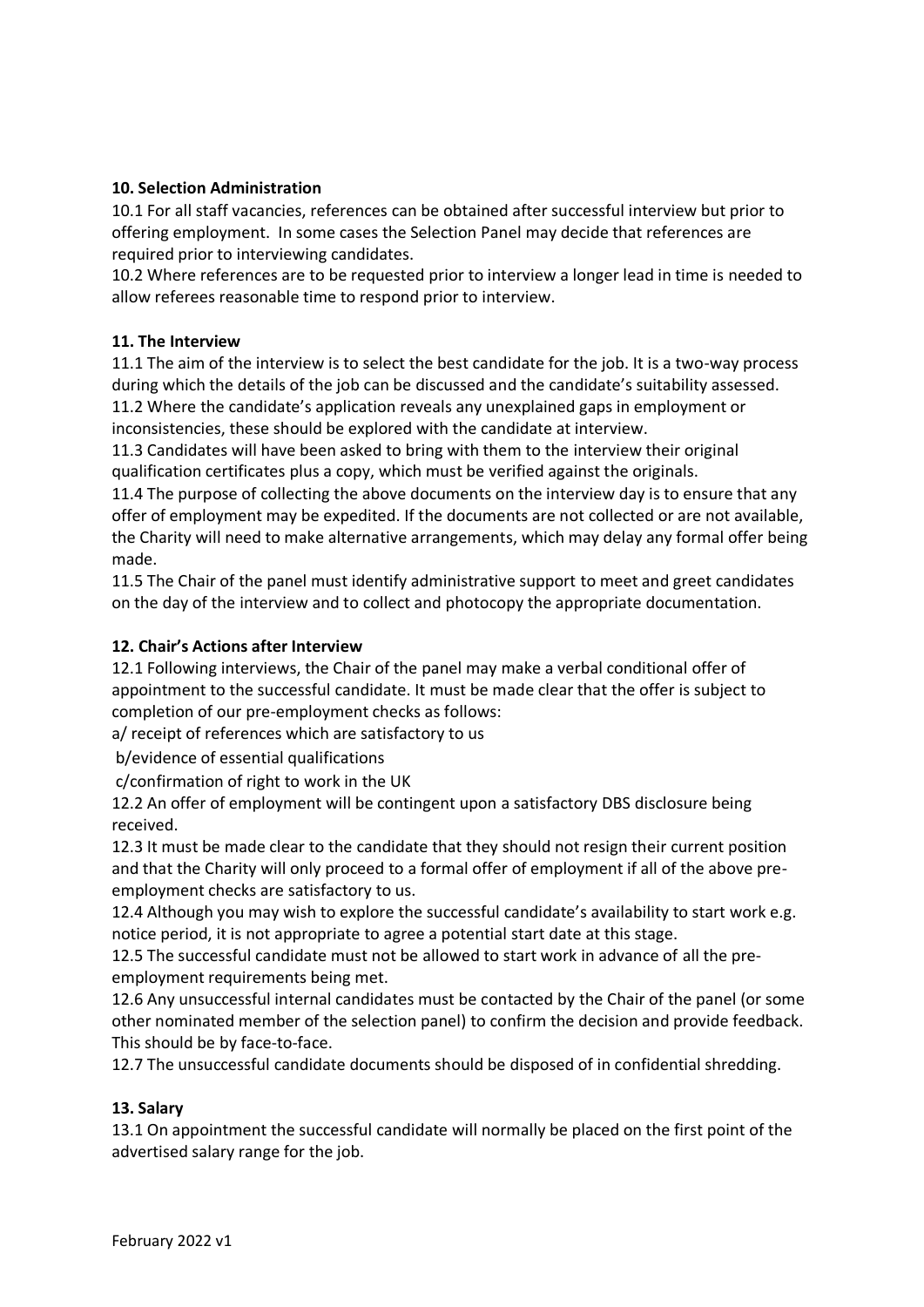13.2 There may be situations where it is appropriate for the successful candidate to be placed on a higher salary point e.g. job related experience. In such cases it will be for the Chair of the panel (in liaison with the Chief Executive) to decide the appropriate starting salary and put forward the appropriate justification.

#### **14. Actions after Interview**

14.1 Unsuccessful external candidates will be informed of the outcome by email issued by the Charity usually within 5 working days of the interviews and after the successful candidate has accepted the job.

14.2 Confirmation of the conditional offer of employment will be sent to the successful candidate by the Head of Department or HR Services normally within 2 working days.

#### **15. Formal Offer of Employment**

15.1 When all pre-employment conditions have been met, The Chief Executive will review the reference replies to determine that they are satisfactory.

Any discrepancies will be followed up and clarified.

15.2 The Chief Executive will then agree a start date with the candidate and arrangements for the first day of work.

15.3 A formal offer of employment can be made, paperwork will be sent to the candidate within 2 working days.

15.4 Details are then sent to payroll services at Totemic

#### **16. Induction**

16.1 Once an appointment is made and is accepted, the Chief Executive will ensure practical arrangements for the new member of staff are organised before their arrival such as their workspace.

16.2 The Chief Executive/Line Manager should also ensure a local induction programme is planned for the new member of staff in readiness for their first day. This should incorporate standard information/health and safety/activities which are common to all staff within the department, plus elements which are specific to the role.

16.3 All new employees must receive a copy of the Inspire+ Staff Handbook 16.4 All new employees will be subject to a 6 month probation period reviewed by Line Manager/ CEO. (Please see appendix 1)

#### **17. Continual Professional Development (CPD)**

As part of the charity's commitment to provide high quality delivery in all service areas all new staff members must make a commitment to engage with regular CPD. All new members of staff will be offered and will be expected to take part in a professional development programme following an initial assessment of skills needs. This is likely to be the Level 3 Community Sport and Health officer or Level 2 Community Activator Coach Apprenticeship. All staff are required to take part in mandatory training which is required as a result of their role within the charity. For example Safeguarding/Health and Safety / Equality and Diversity training on an annual basis.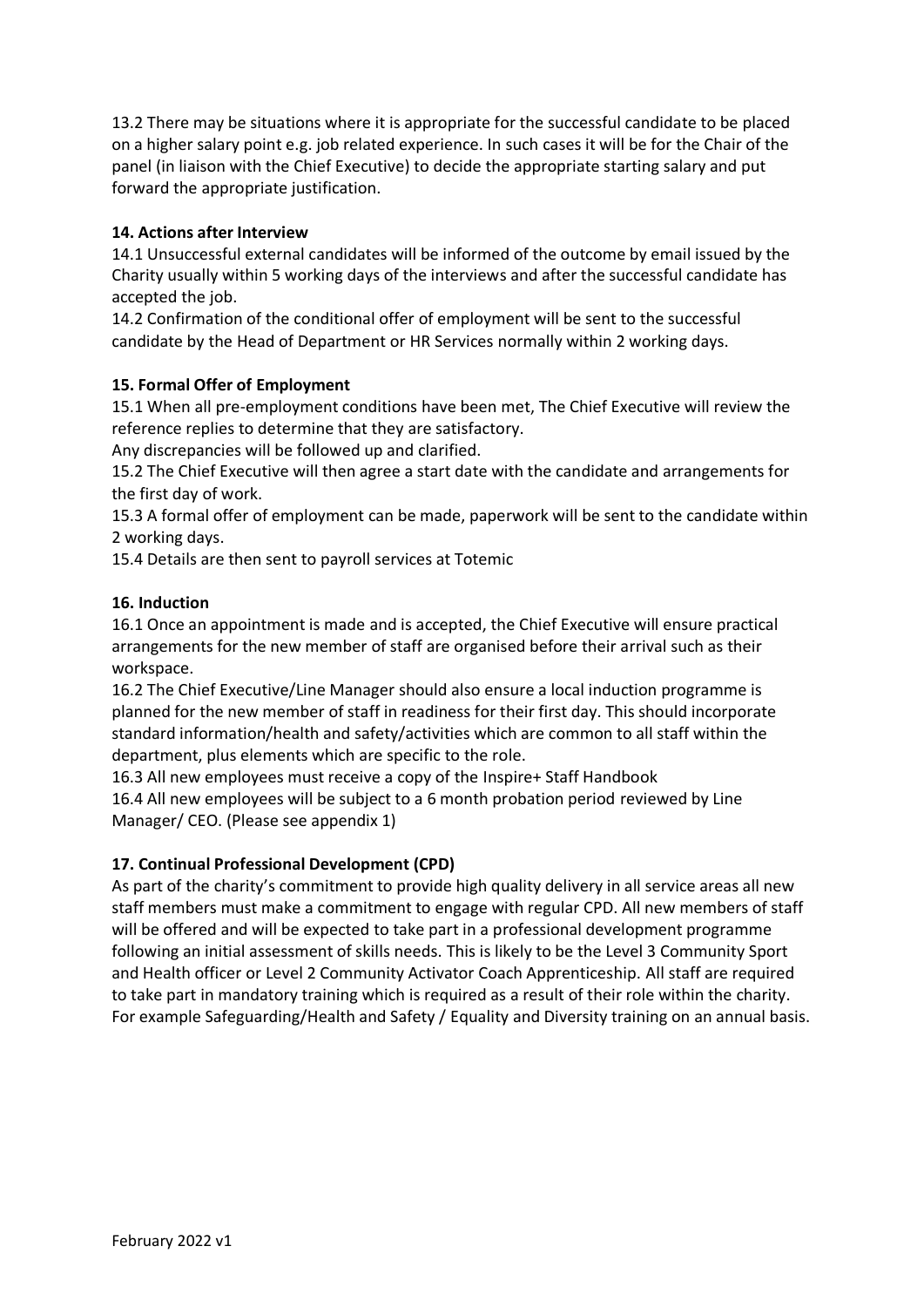#### **18. Review of Policy & Procedure**

18.1 This procedure is subject to review in the light of relevant developments in legislation and employment practice. We reserve the right to amend the procedure from time to time at our discretion.

Signed *Vincent Brittain* CEO

Review date February 2023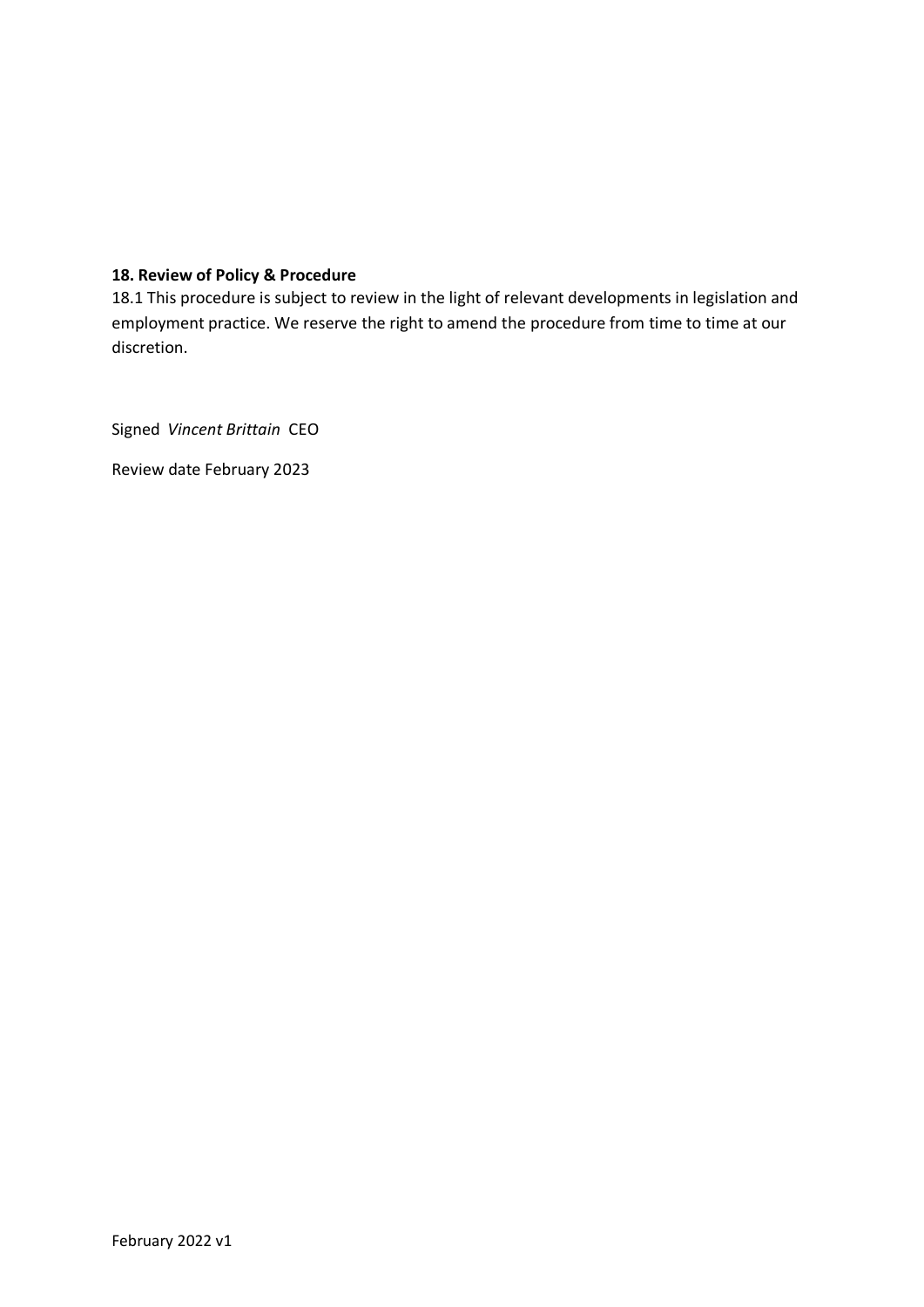This form is intended to support managers and employees in line with the Managing Probation policy. The form should be used to both guide and record a series of probationary meetings as summarised in the table below. Full details on the process can be found in the Managing Probation policy.

| <b>Employee Name:</b>       |  |
|-----------------------------|--|
| <b>Staff Number:</b>        |  |
|                             |  |
| Department:                 |  |
|                             |  |
| <b>Manager Name:</b>        |  |
|                             |  |
| <b>Date of Appointment:</b> |  |
|                             |  |

| <b>Meeting Tracker</b>                 | <b>Typical Timescale</b>                                     | Date Due* | Date completed |
|----------------------------------------|--------------------------------------------------------------|-----------|----------------|
| <b>Induction Meeting</b>               | 1 week                                                       |           |                |
| <b>First Probation Review Meeting</b>  | 2 months                                                     |           |                |
| <b>Second Probation Review Meeting</b> | 4 months                                                     |           |                |
| <b>Final Probation Review Meeting</b>  | No later than 6 months<br>from the employee's<br>start date. |           |                |

*\* Dates for future probation review meetings should be set at the initial induction meeting. Managers should familiarise themselves with the Probation policy and procedure, with particular reference to 'Line Managers role' ahead of carrying out the Final Review Meeting.*

| <b>Mandatory Training/ Checks</b> | <b>Date Completed</b> |  |  |  |  |
|-----------------------------------|-----------------------|--|--|--|--|
| <b>DBS</b>                        |                       |  |  |  |  |
| <b>First Aid</b>                  |                       |  |  |  |  |
| Safeguarding                      |                       |  |  |  |  |
| <b>Induction Meeting</b>          |                       |  |  |  |  |
|                                   |                       |  |  |  |  |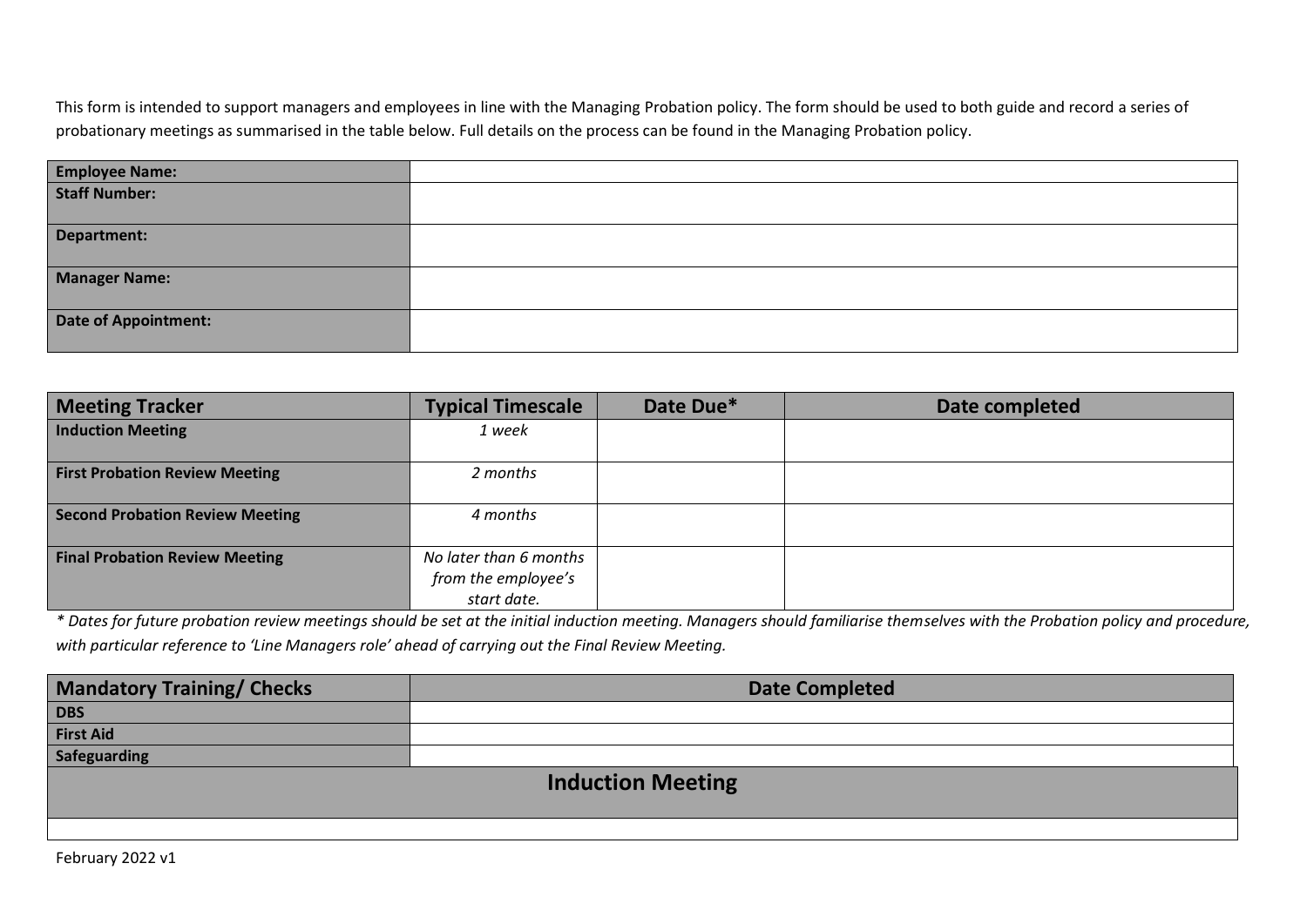| <b>Objectives</b>                                                                                                                                                       |                                                                                                                                                                    |                                                                                                                                                          |       |  |  |  |
|-------------------------------------------------------------------------------------------------------------------------------------------------------------------------|--------------------------------------------------------------------------------------------------------------------------------------------------------------------|----------------------------------------------------------------------------------------------------------------------------------------------------------|-------|--|--|--|
|                                                                                                                                                                         | Managers should identify objectives or performance standards for the employee to achieve during their probation period. These should be linked to the relevant job |                                                                                                                                                          |       |  |  |  |
|                                                                                                                                                                         |                                                                                                                                                                    | description and will be assessed at the later review meetings (as noted in the next part of the form).                                                   |       |  |  |  |
| Objectives/standards to be met                                                                                                                                          |                                                                                                                                                                    |                                                                                                                                                          |       |  |  |  |
| during the probation period inc:                                                                                                                                        |                                                                                                                                                                    |                                                                                                                                                          |       |  |  |  |
| Performance                                                                                                                                                             |                                                                                                                                                                    |                                                                                                                                                          |       |  |  |  |
| <b>Conduct</b>                                                                                                                                                          |                                                                                                                                                                    |                                                                                                                                                          |       |  |  |  |
| <b>Timekeeping</b>                                                                                                                                                      |                                                                                                                                                                    |                                                                                                                                                          |       |  |  |  |
| <b>Sickness absence</b>                                                                                                                                                 |                                                                                                                                                                    |                                                                                                                                                          |       |  |  |  |
| <b>Attendance</b>                                                                                                                                                       |                                                                                                                                                                    |                                                                                                                                                          |       |  |  |  |
| <b>Training/Support Required</b>                                                                                                                                        |                                                                                                                                                                    |                                                                                                                                                          |       |  |  |  |
|                                                                                                                                                                         |                                                                                                                                                                    | Managers and employees should identify any relevant training or support requirements needed to achieve the above objectives.                             |       |  |  |  |
| Identified training/support                                                                                                                                             |                                                                                                                                                                    |                                                                                                                                                          |       |  |  |  |
| requirements:                                                                                                                                                           |                                                                                                                                                                    |                                                                                                                                                          |       |  |  |  |
|                                                                                                                                                                         |                                                                                                                                                                    |                                                                                                                                                          |       |  |  |  |
|                                                                                                                                                                         |                                                                                                                                                                    |                                                                                                                                                          |       |  |  |  |
| <b>Employee Signature:</b>                                                                                                                                              |                                                                                                                                                                    |                                                                                                                                                          | Date: |  |  |  |
|                                                                                                                                                                         |                                                                                                                                                                    |                                                                                                                                                          |       |  |  |  |
| <b>Manager Signature:</b>                                                                                                                                               |                                                                                                                                                                    |                                                                                                                                                          | Date: |  |  |  |
|                                                                                                                                                                         |                                                                                                                                                                    | *** Forms at this stage should be retained locally by the relevant manager***                                                                            |       |  |  |  |
|                                                                                                                                                                         |                                                                                                                                                                    |                                                                                                                                                          |       |  |  |  |
|                                                                                                                                                                         |                                                                                                                                                                    | <b>First Review Meeting</b>                                                                                                                              |       |  |  |  |
|                                                                                                                                                                         |                                                                                                                                                                    |                                                                                                                                                          |       |  |  |  |
| A first review meeting should take place (typically around the 1-2month period) to allow for a structured 'check-in' discussion in order to ensure that the employee is |                                                                                                                                                                    |                                                                                                                                                          |       |  |  |  |
|                                                                                                                                                                         |                                                                                                                                                                    | settling in to their new role, to provide the opportunity for any concerns or problems to be raised and to provide early feedback on performance so far. |       |  |  |  |
| Performance                                                                                                                                                             |                                                                                                                                                                    |                                                                                                                                                          |       |  |  |  |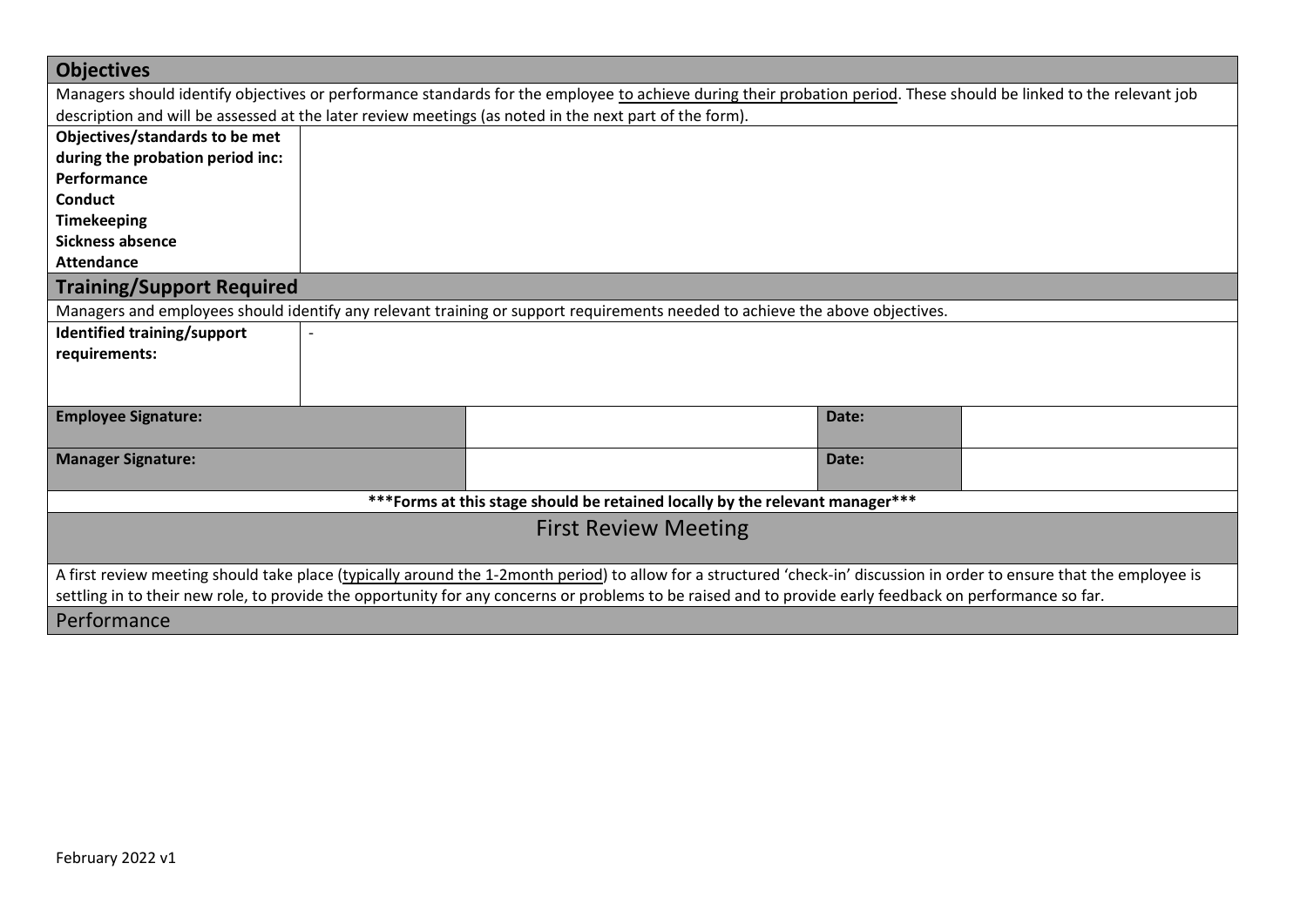| <b>Manager Feedback:</b>                                                      | Leadership & management:                                                  | <b>Employee</b>  |  |  |  |  |
|-------------------------------------------------------------------------------|---------------------------------------------------------------------------|------------------|--|--|--|--|
| (this should refer back to the                                                |                                                                           | <b>Comments:</b> |  |  |  |  |
| objectives set at the initial                                                 | Health & safety:                                                          |                  |  |  |  |  |
| Induction Meeting as well as                                                  |                                                                           |                  |  |  |  |  |
| provide an overall summary on                                                 | Development of the role:                                                  |                  |  |  |  |  |
| performance so far                                                            |                                                                           |                  |  |  |  |  |
|                                                                               |                                                                           |                  |  |  |  |  |
|                                                                               |                                                                           |                  |  |  |  |  |
|                                                                               |                                                                           |                  |  |  |  |  |
|                                                                               |                                                                           |                  |  |  |  |  |
|                                                                               |                                                                           |                  |  |  |  |  |
|                                                                               |                                                                           |                  |  |  |  |  |
|                                                                               |                                                                           |                  |  |  |  |  |
| Improvement Required (If applicable)                                          |                                                                           |                  |  |  |  |  |
| <b>Summary of improvement</b>                                                 |                                                                           |                  |  |  |  |  |
| required:                                                                     |                                                                           |                  |  |  |  |  |
| (Note specific/measurable actions                                             |                                                                           |                  |  |  |  |  |
| including timescales)                                                         |                                                                           |                  |  |  |  |  |
| *Concerns about failure to reach                                              |                                                                           |                  |  |  |  |  |
| required standards should be                                                  |                                                                           |                  |  |  |  |  |
| raised with HR at an early stage                                              |                                                                           |                  |  |  |  |  |
| <b>Training Progress</b>                                                      |                                                                           |                  |  |  |  |  |
| <b>Mandatory Training Complete?</b>                                           | (If Yes, ensure this is recorded on the front of this form) N/A<br>Yes/No |                  |  |  |  |  |
| Summary of other training                                                     | $\overline{\phantom{a}}$                                                  |                  |  |  |  |  |
| progress/effectiveness of                                                     |                                                                           |                  |  |  |  |  |
| support provided:                                                             |                                                                           |                  |  |  |  |  |
|                                                                               |                                                                           |                  |  |  |  |  |
|                                                                               |                                                                           |                  |  |  |  |  |
|                                                                               |                                                                           |                  |  |  |  |  |
|                                                                               |                                                                           |                  |  |  |  |  |
| <b>Employee Signature:</b>                                                    |                                                                           | Date:            |  |  |  |  |
| <b>Manager Signature:</b>                                                     |                                                                           | Date:            |  |  |  |  |
|                                                                               |                                                                           |                  |  |  |  |  |
| *** Forms at this stage should be retained locally by the relevant manager*** |                                                                           |                  |  |  |  |  |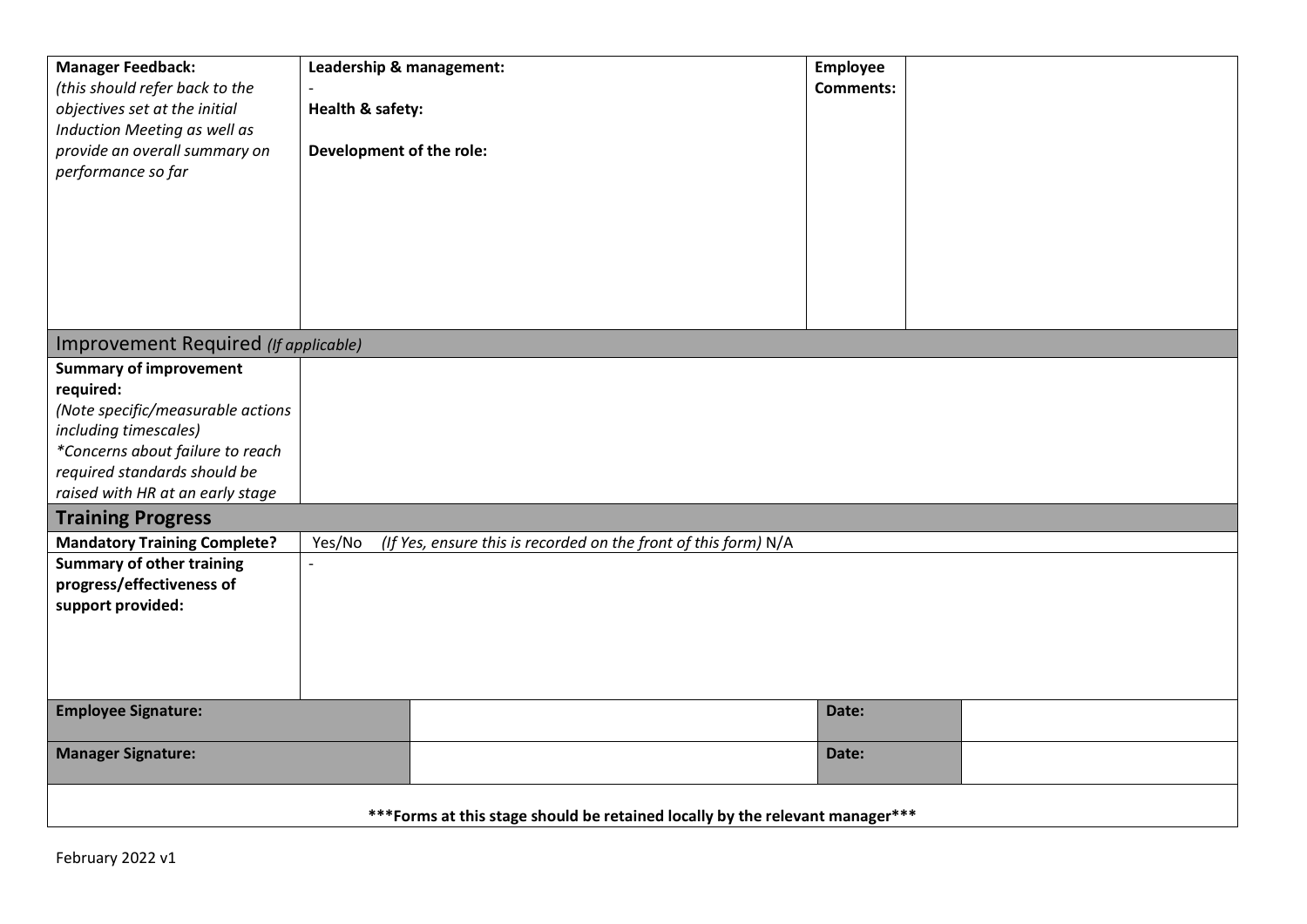| <b>Second Review Meeting</b>                                                                                                                                                                                                                                                                                                                                                                                                                                                    |          |                                                                 |                              |  |  |  |  |
|---------------------------------------------------------------------------------------------------------------------------------------------------------------------------------------------------------------------------------------------------------------------------------------------------------------------------------------------------------------------------------------------------------------------------------------------------------------------------------|----------|-----------------------------------------------------------------|------------------------------|--|--|--|--|
| A second review meeting should take place (typically around the 3-4 month period) in order to review the employee's performance in relation to any<br>objectives/improvement targets set earlier in the process. It is also a further opportunity to discuss any concerns or problems which may have arisen and to reflect on<br>any training, development or support requirements, including reviewing the effectiveness of any supports which have already been put in place. |          |                                                                 |                              |  |  |  |  |
| Performance                                                                                                                                                                                                                                                                                                                                                                                                                                                                     |          |                                                                 |                              |  |  |  |  |
| <b>Overall Summary:</b><br>(this should refer back to the<br>objectives set at the initial<br>Induction Meeting, or any<br>improvement objectives set at the<br>first review meeting, as well as<br>provide an overall summary on<br>performance so far)                                                                                                                                                                                                                        |          |                                                                 | Employee<br><b>Comments:</b> |  |  |  |  |
| <b>Improvement Required</b> (If applicable)                                                                                                                                                                                                                                                                                                                                                                                                                                     |          |                                                                 |                              |  |  |  |  |
| <b>Summary of improvement</b><br>required:<br>(Note specific/measurable actions<br>required before the probation end<br>date)<br>*Concerns about failure to reach<br>required standards should be<br>raised with HR at an early stage                                                                                                                                                                                                                                           |          |                                                                 |                              |  |  |  |  |
| <b>Training Progress</b>                                                                                                                                                                                                                                                                                                                                                                                                                                                        | Yes / No | (If Yes, ensure this is recorded on the front of this form) N/A |                              |  |  |  |  |
| <b>Mandatory Training Complete?</b><br><b>Summary of other training</b><br>progress/effectiveness of<br>support provided:                                                                                                                                                                                                                                                                                                                                                       |          |                                                                 |                              |  |  |  |  |
| <b>Employee Signature:</b>                                                                                                                                                                                                                                                                                                                                                                                                                                                      |          |                                                                 | Date:                        |  |  |  |  |
| <b>Manager Signature:</b>                                                                                                                                                                                                                                                                                                                                                                                                                                                       |          |                                                                 | Date:                        |  |  |  |  |
| *** Forms at this stage should be retained locally by the relevant manager***                                                                                                                                                                                                                                                                                                                                                                                                   |          |                                                                 |                              |  |  |  |  |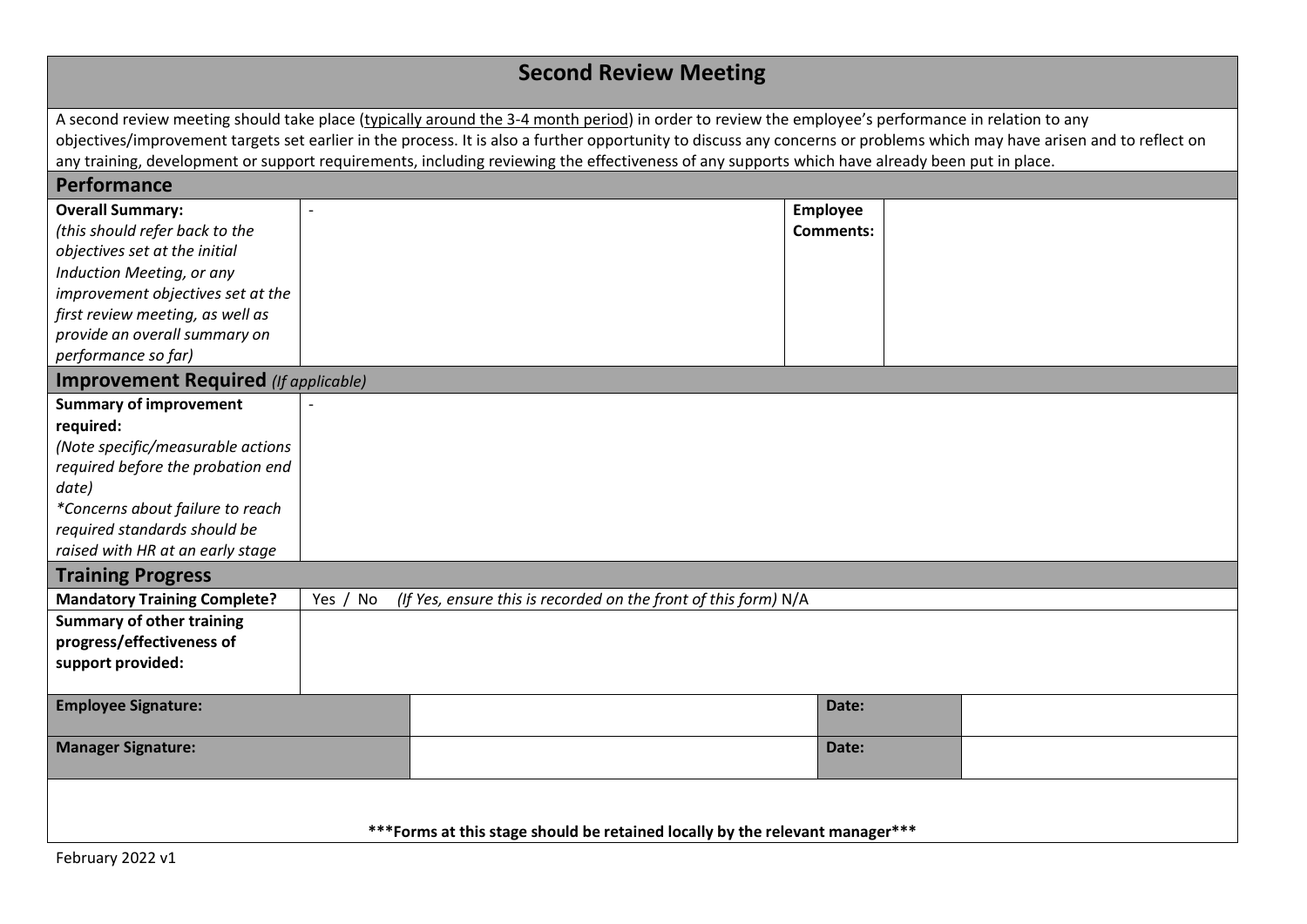### **Final Review Meeting - Satisfactory Performance**

The final review meeting should be held in month 6 (in advance of the probation end date). Whether or not the employee's performance has been satisfactory over the probationary period will determine how this meeting should be held. Managers should refer to the Managing Probation policy and procedure ahead of holding this meeting. Where performance has been satisfactory, this section of the form should be used to confirm the completion of the probation period. Where performance has been unsatisfactory, page 7 of the Managing Probation Policy and Procedure outlines the steps to be taken and this section of the form should not be used.

| <b>Performance Review</b>                                                                                                                                           |  |                                                                                                                        |  |                  |  |  |  |
|---------------------------------------------------------------------------------------------------------------------------------------------------------------------|--|------------------------------------------------------------------------------------------------------------------------|--|------------------|--|--|--|
| <b>Overall Summary:</b>                                                                                                                                             |  |                                                                                                                        |  | <b>Employee</b>  |  |  |  |
| (this should refer back to the                                                                                                                                      |  |                                                                                                                        |  | <b>Comments:</b> |  |  |  |
| objectives set at the initial                                                                                                                                       |  |                                                                                                                        |  |                  |  |  |  |
| Induction Meeting, or any                                                                                                                                           |  |                                                                                                                        |  |                  |  |  |  |
| improvement objectives set at the                                                                                                                                   |  |                                                                                                                        |  |                  |  |  |  |
| first or second review meetings,                                                                                                                                    |  |                                                                                                                        |  |                  |  |  |  |
| as well as provide an overall                                                                                                                                       |  |                                                                                                                        |  |                  |  |  |  |
| summary of performance)                                                                                                                                             |  |                                                                                                                        |  |                  |  |  |  |
|                                                                                                                                                                     |  |                                                                                                                        |  |                  |  |  |  |
| <b>Ongoing Actions:</b>                                                                                                                                             |  |                                                                                                                        |  |                  |  |  |  |
| (Note any ongoing                                                                                                                                                   |  |                                                                                                                        |  |                  |  |  |  |
| training/support requirements)                                                                                                                                      |  |                                                                                                                        |  |                  |  |  |  |
|                                                                                                                                                                     |  |                                                                                                                        |  |                  |  |  |  |
| <b>Probation Confirmation</b>                                                                                                                                       |  |                                                                                                                        |  |                  |  |  |  |
|                                                                                                                                                                     |  |                                                                                                                        |  |                  |  |  |  |
| I confirm that                                                                                                                                                      |  | has demonstrated a satisfactory level of performance throughout the probationary period and has completed the relevant |  |                  |  |  |  |
| mandatory training. On this basis, I can confirm that the probationary period has been successfully completed and that this should now be formally confirmed.       |  |                                                                                                                        |  |                  |  |  |  |
| <b>Manager Signature:</b>                                                                                                                                           |  |                                                                                                                        |  | Date:            |  |  |  |
|                                                                                                                                                                     |  |                                                                                                                        |  |                  |  |  |  |
|                                                                                                                                                                     |  |                                                                                                                        |  |                  |  |  |  |
|                                                                                                                                                                     |  |                                                                                                                        |  |                  |  |  |  |
|                                                                                                                                                                     |  |                                                                                                                        |  |                  |  |  |  |
|                                                                                                                                                                     |  |                                                                                                                        |  |                  |  |  |  |
|                                                                                                                                                                     |  |                                                                                                                        |  |                  |  |  |  |
| *** Forms at this stage should be retained locally by the relevant manager***                                                                                       |  |                                                                                                                        |  |                  |  |  |  |
| <b>Final Review Meeting - Unsatisfactory Performance</b>                                                                                                            |  |                                                                                                                        |  |                  |  |  |  |
|                                                                                                                                                                     |  |                                                                                                                        |  |                  |  |  |  |
| The final review meeting should be held in month 5 (in advance of the probation end date). Whether or not the employee's performance has been satisfactory over the |  |                                                                                                                        |  |                  |  |  |  |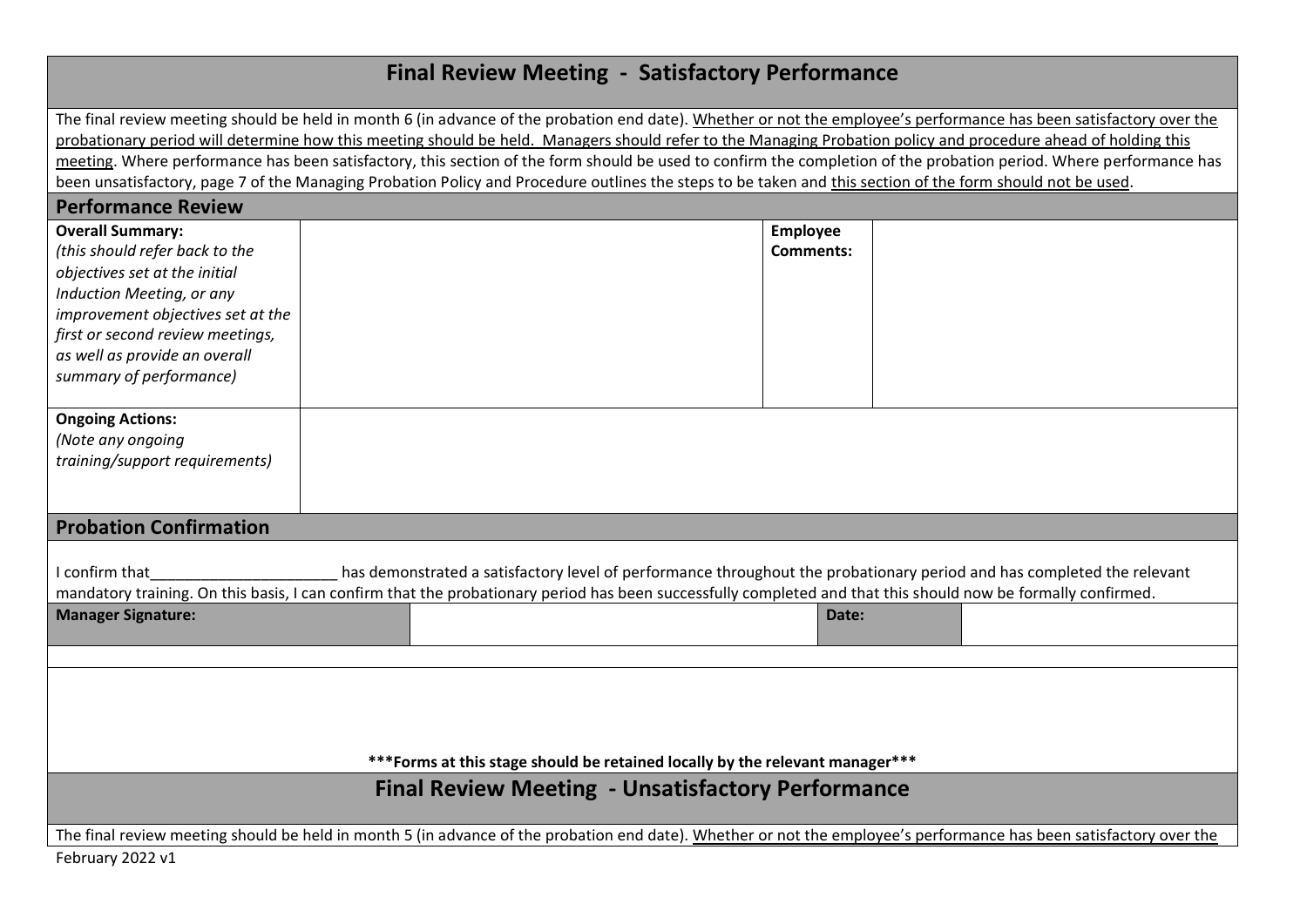probationary period will determine how this meeting should be held. Managers should refer to the Managing Probation policy and procedure ahead of holding this meeting. Where performance has been unsatisfactory, page 6 of the Managing Probation Policy and Procedure outlines the steps to be taken.

| <b>Performance Review</b>                                                                                                                  |  |                                                                                                                          |                  |  |  |  |
|--------------------------------------------------------------------------------------------------------------------------------------------|--|--------------------------------------------------------------------------------------------------------------------------|------------------|--|--|--|
| <b>Overall Summary:</b>                                                                                                                    |  |                                                                                                                          | Employee         |  |  |  |
| (this should refer back to the                                                                                                             |  |                                                                                                                          | <b>Comments:</b> |  |  |  |
| objectives set at the initial                                                                                                              |  |                                                                                                                          |                  |  |  |  |
| Induction Meeting, or any                                                                                                                  |  |                                                                                                                          |                  |  |  |  |
| improvement objectives set at the                                                                                                          |  |                                                                                                                          |                  |  |  |  |
| first or second review meetings,                                                                                                           |  |                                                                                                                          |                  |  |  |  |
| as well as provide an overall                                                                                                              |  |                                                                                                                          |                  |  |  |  |
| summary of performance.                                                                                                                    |  |                                                                                                                          |                  |  |  |  |
| The Line Manager to discuss with                                                                                                           |  |                                                                                                                          |                  |  |  |  |
| the employee the reason/s as to                                                                                                            |  |                                                                                                                          |                  |  |  |  |
| why the performance, conduct                                                                                                               |  |                                                                                                                          |                  |  |  |  |
| and attendance is not at the                                                                                                               |  |                                                                                                                          |                  |  |  |  |
| required standard. Dependant on                                                                                                            |  |                                                                                                                          |                  |  |  |  |
| circumstances, the Line Manager                                                                                                            |  |                                                                                                                          |                  |  |  |  |
| may use their discretion and                                                                                                               |  |                                                                                                                          |                  |  |  |  |
| extend the time given to reach                                                                                                             |  |                                                                                                                          |                  |  |  |  |
| the required standard by a further                                                                                                         |  |                                                                                                                          |                  |  |  |  |
| 3 months.                                                                                                                                  |  |                                                                                                                          |                  |  |  |  |
| Action to be taken:                                                                                                                        |  | *Meeting with employee to advise that to be given up to *3months extension. Complete Extension to Probation Period form. |                  |  |  |  |
| *Delete as necessary.                                                                                                                      |  | *Meeting with employee to advise that to be referred to a Formal Probation Hearing.                                      |                  |  |  |  |
| Probation not confirmed at this stage.                                                                                                     |  |                                                                                                                          |                  |  |  |  |
|                                                                                                                                            |  |                                                                                                                          |                  |  |  |  |
| I confirm that<br>has demonstrated a unsatisfactory level of performance throughout the probationary period. I confirm a further *3 months |  |                                                                                                                          |                  |  |  |  |
| /referred to a Formal Probation Hearing *dele as necessary.                                                                                |  |                                                                                                                          |                  |  |  |  |
| <b>Manager Signature:</b>                                                                                                                  |  |                                                                                                                          | Date:            |  |  |  |
|                                                                                                                                            |  |                                                                                                                          |                  |  |  |  |

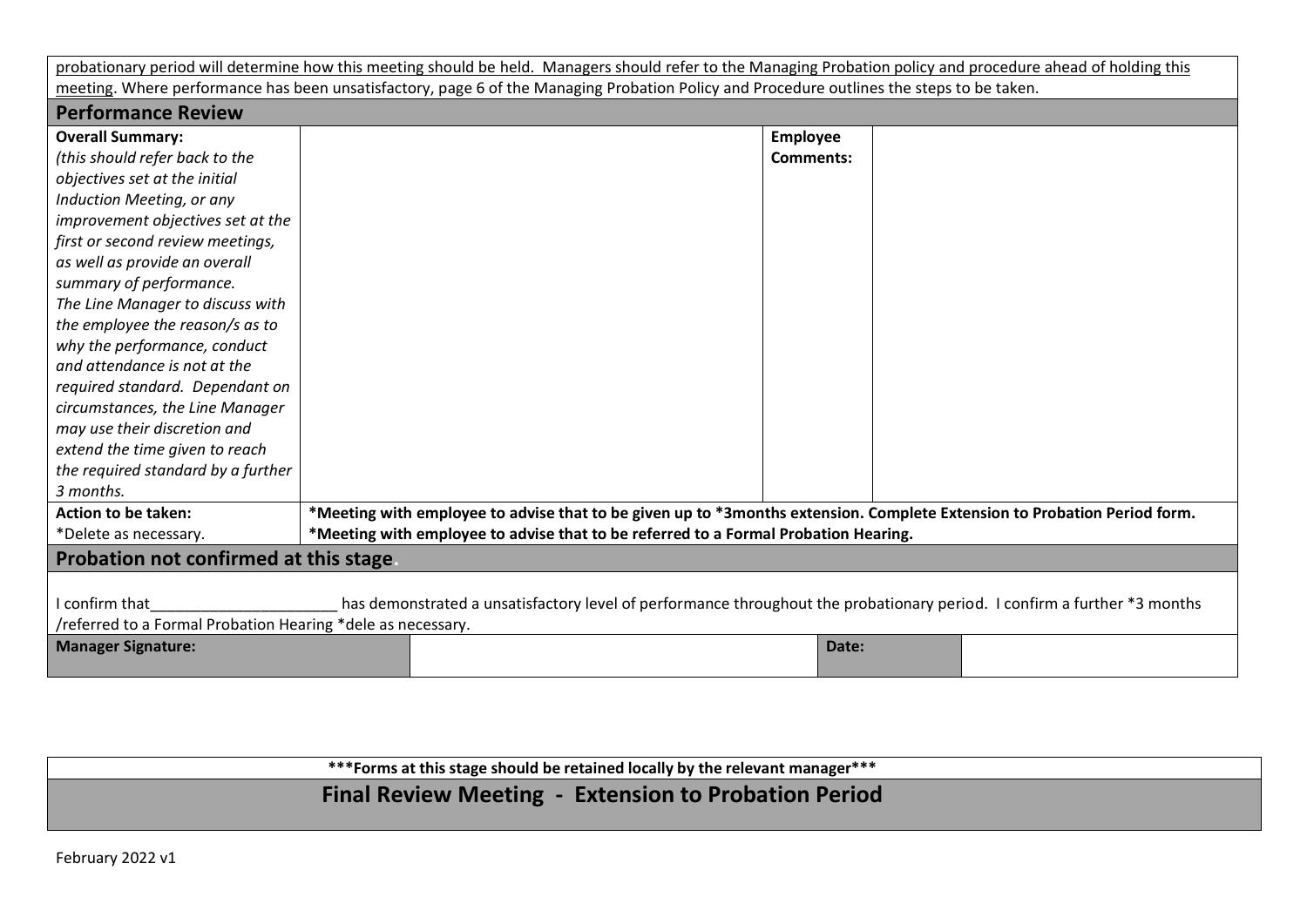Where the Line Manager considers that the employee has not reached the required standard, but considers that it will be attained in the very near future with some additional training/support, an extension to the probation period of up to 3 months may be granted without a Formal Probation Hearing. Date of Review of Extension period to be arranged for review of progress. If progress is at acceptable level the employee to be confirmed in post. If the progress is not acceptable, the issues will be referred to a Formal Probation Hearing.

| <b>Performance Review</b>       |                                                                                                                                                                           |                  |  |
|---------------------------------|---------------------------------------------------------------------------------------------------------------------------------------------------------------------------|------------------|--|
| <b>Overall Summary:</b>         |                                                                                                                                                                           | <b>Employee</b>  |  |
| (this should refer back to the  |                                                                                                                                                                           | <b>Comments:</b> |  |
| objectives set at the initial   |                                                                                                                                                                           |                  |  |
| Induction Meeting, or any       |                                                                                                                                                                           |                  |  |
| improvement objectives set at   |                                                                                                                                                                           |                  |  |
| the first or second review      |                                                                                                                                                                           |                  |  |
| meetings, as well as provide an |                                                                                                                                                                           |                  |  |
| overall summary of              |                                                                                                                                                                           |                  |  |
| performance).                   |                                                                                                                                                                           |                  |  |
| Date to reviewed:               |                                                                                                                                                                           |                  |  |
| <b>Discuss additional</b>       |                                                                                                                                                                           |                  |  |
| training/support to be given    |                                                                                                                                                                           |                  |  |
| during extension period         |                                                                                                                                                                           |                  |  |
|                                 |                                                                                                                                                                           |                  |  |
| <b>Ongoing Actions:</b>         |                                                                                                                                                                           |                  |  |
| (Note any ongoing               |                                                                                                                                                                           |                  |  |
| training/support requirements)  |                                                                                                                                                                           |                  |  |
|                                 |                                                                                                                                                                           |                  |  |
| <b>Probation Confirmation</b>   |                                                                                                                                                                           |                  |  |
| I confirm that                  | has demonstrated a satisfactory level of performance throughout the probationary period and has completed the                                                             |                  |  |
|                                 | relevant mandatory training. On this basis, I can confirm that the probationary period has been successfully completed and that this should now be formally               |                  |  |
| confirmed.                      |                                                                                                                                                                           |                  |  |
| <b>Manager Signature:</b>       |                                                                                                                                                                           |                  |  |
| Print:                          |                                                                                                                                                                           |                  |  |
|                                 | *** Completed forms should be copied to the relevant local HR Team as soon as possible after signing off***                                                               |                  |  |
|                                 |                                                                                                                                                                           |                  |  |
|                                 |                                                                                                                                                                           |                  |  |
|                                 | <b>Probation Improvement Plan</b>                                                                                                                                         |                  |  |
|                                 |                                                                                                                                                                           |                  |  |
|                                 | Where the Line Manager considers that the employees' performance, conduct and attendance is not satisfactory, they must re-affirm the standards required. Ask if there is |                  |  |
|                                 | any reason as to why the employee is not at the required standard and take this into consideration when discussing and identifying training needs and support. Discuss    |                  |  |